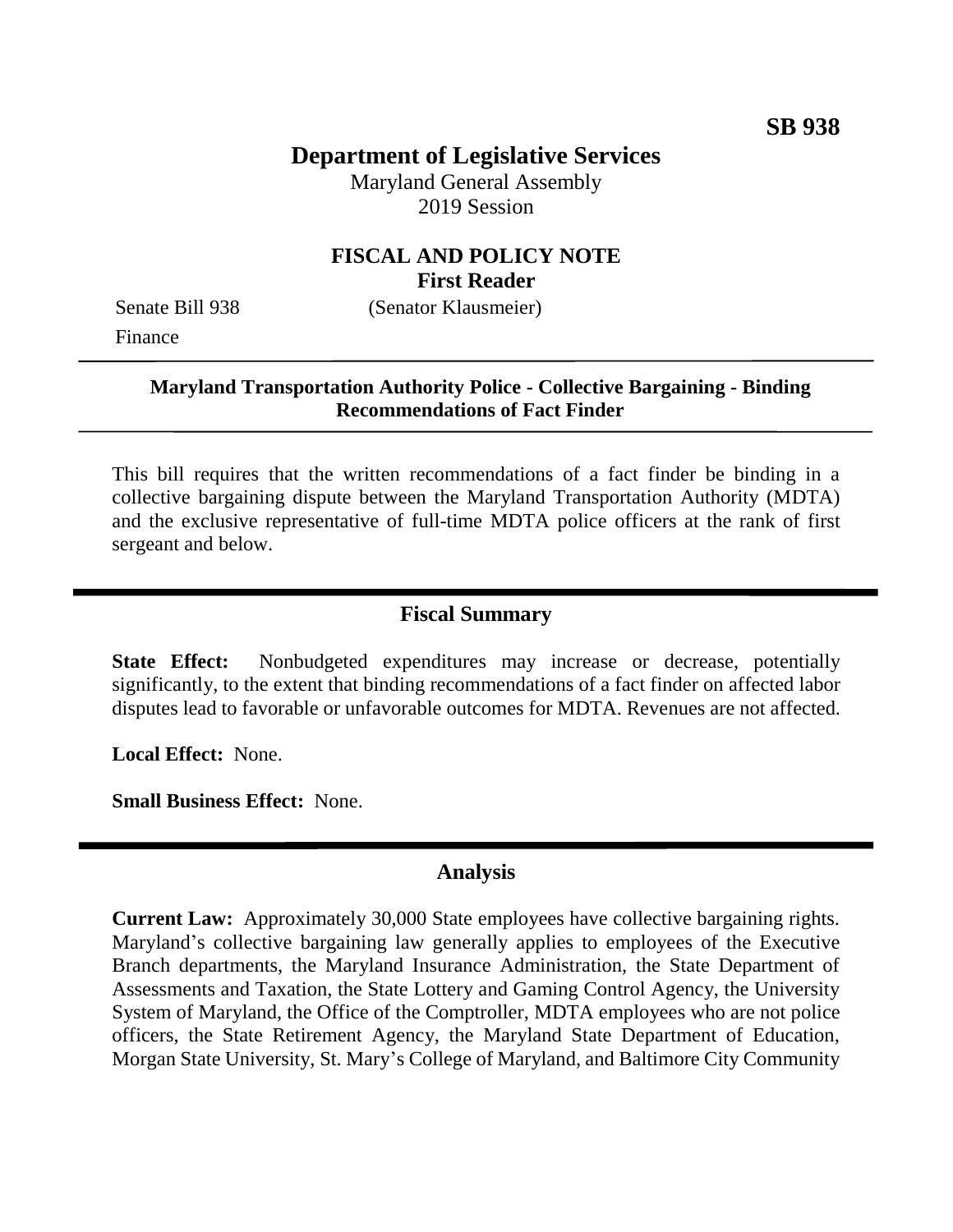College, along with specified firefighters for Martin State Airport and all full-time MDTA police officers at the rank of first sergeant and below.

Certain Executive Branch employees within the State do not have collective bargaining rights, such as elected government officials; political appointees or employees by special appointment; or any supervisory, managerial, or confidential employees of an Executive Branch department.

Parties to the collective bargaining process must make every reasonable effort to conclude their negotiations by January 1 for any item requiring appropriation for the fiscal year that begins the following July 1. If the parties do not conclude negotiations for the next fiscal year before October 25, either party may request that a neutral fact finder be employed to resolve the issues. By November 20, the fact finder must make written recommendations regarding wages, hours, and working conditions and any other terms or conditions of employment that may be in dispute. Those recommendations must be delivered to the specified parties by December 1, but they are not binding. The outcome of collective bargaining must be incorporated into a memorandum of understanding.

# *Collective Bargaining for Maryland Transit Administration Employees*

Maryland Transit Administration (MTA) employees also have collective bargaining rights; however, they are separate from most other State employees. If a labor dispute between MTA and its employees does not result in agreement, MTA must submit the dispute to an arbitration board. A majority determination of the board is final and binding on all disputed matters.

**Background:** MDTA has approximately 391 bargaining unit members that are police officers at the rank of first sergeant or below. There are approximately 48 additional unfilled budgeted positions that could be eligible to be part of the bargaining unit. MDTA advises that, in the past four years, there have been several written disputes or grievances, but that most issues are resolved without escalating to a fact finder.

**State Expenditures:** The fiscal impact associated with binding written recommendations of a fact finder depends on the outcomes of those recommendations and whether those recommendations are favorable to the labor union or the State. As the fact finder makes recommendations regarding wages, hours, and working conditions and any other terms or conditions of employment that may have monetary and nonmonetary value, these additional costs or savings could be significant. Recommendations favorable to the labor union would increase nonbudgeted expenditures for MDTA while recommendations favorable to the State could decrease nonbudgeted expenditures for MDTA.